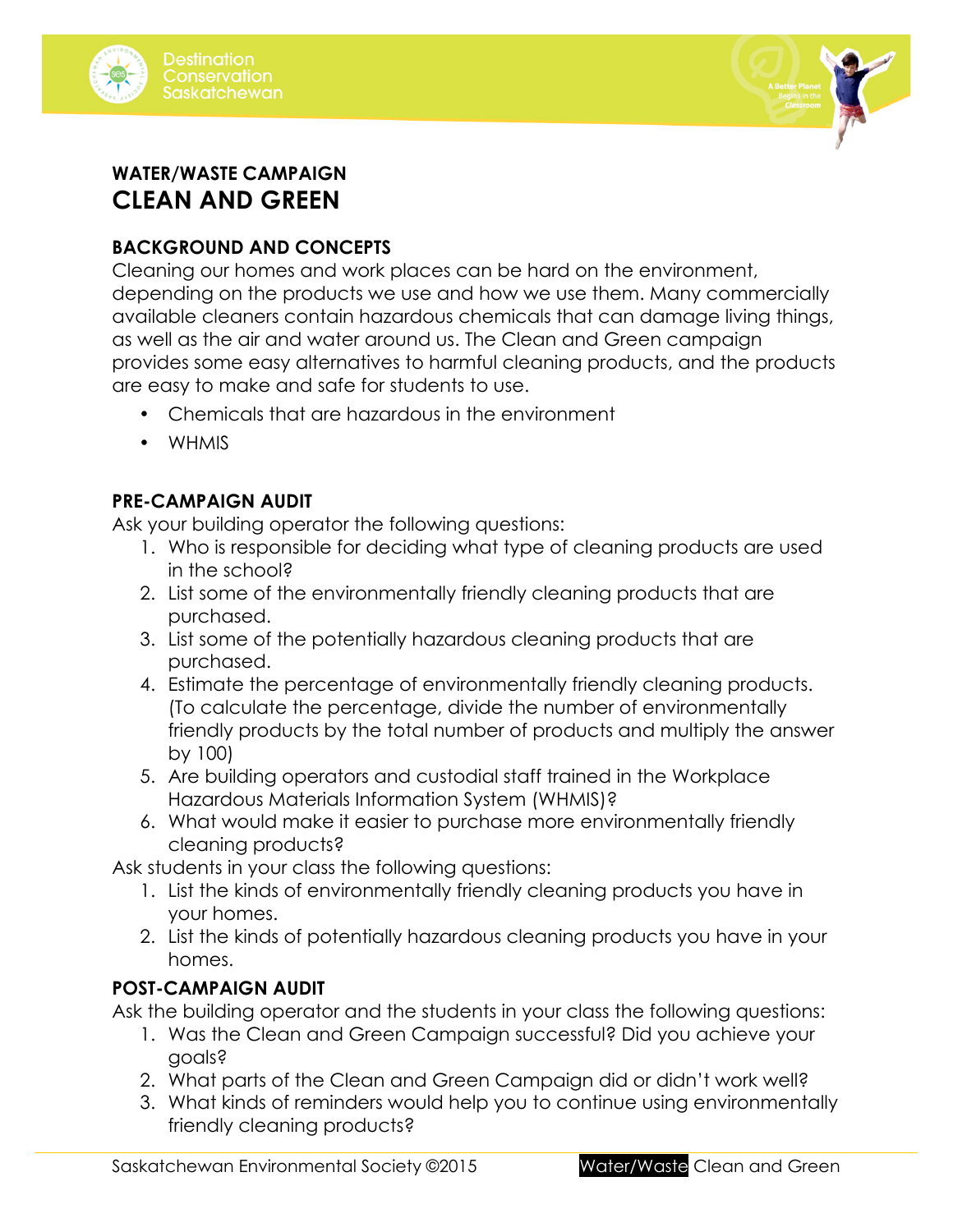



# **CLEAN AND GREEN**

# **Ideas for Campaigns**

- 1. Make up samples of clean and green products and share them with classmates.
- 2. Experiment with the products you make and describe their effectiveness. (Clean whiteboards, desk surfaces, classroom walls, etc.) Take the products home and try them there; present your results to classmates.
- 3. Make and sell clean and green products as a class/club fundraiser. (Recipes are attached)
- 4. Research hazardous product symbols and what they mean, and create posters or newsletter items to let others know what you have learned.
- 5. Research the ingredients in various environmentally friendly cleaning products and describe issues about water quality and waste disposal.
- 6. Research the ingredients in various potentially hazardous cleaning products and describe issues about water quality and waste disposal.
- 7. Do presentations to other classes on how to make the clean and green products and where and why to use them.
- 8. Write or meet with your principal, building operator, or school division staff to discuss the cleaning product policies of your school and school division. Share the information you have discovered in your research.
- 9. Create a clean and green challenge with students in your class or in the school. Commit to a week, or month of using only environmentally friendly cleaning products. Keep track of your challenge with photos, videos, newsletter items and announcements. Celebrate the measures your building operator takes to use environmentally friendly cleaning products.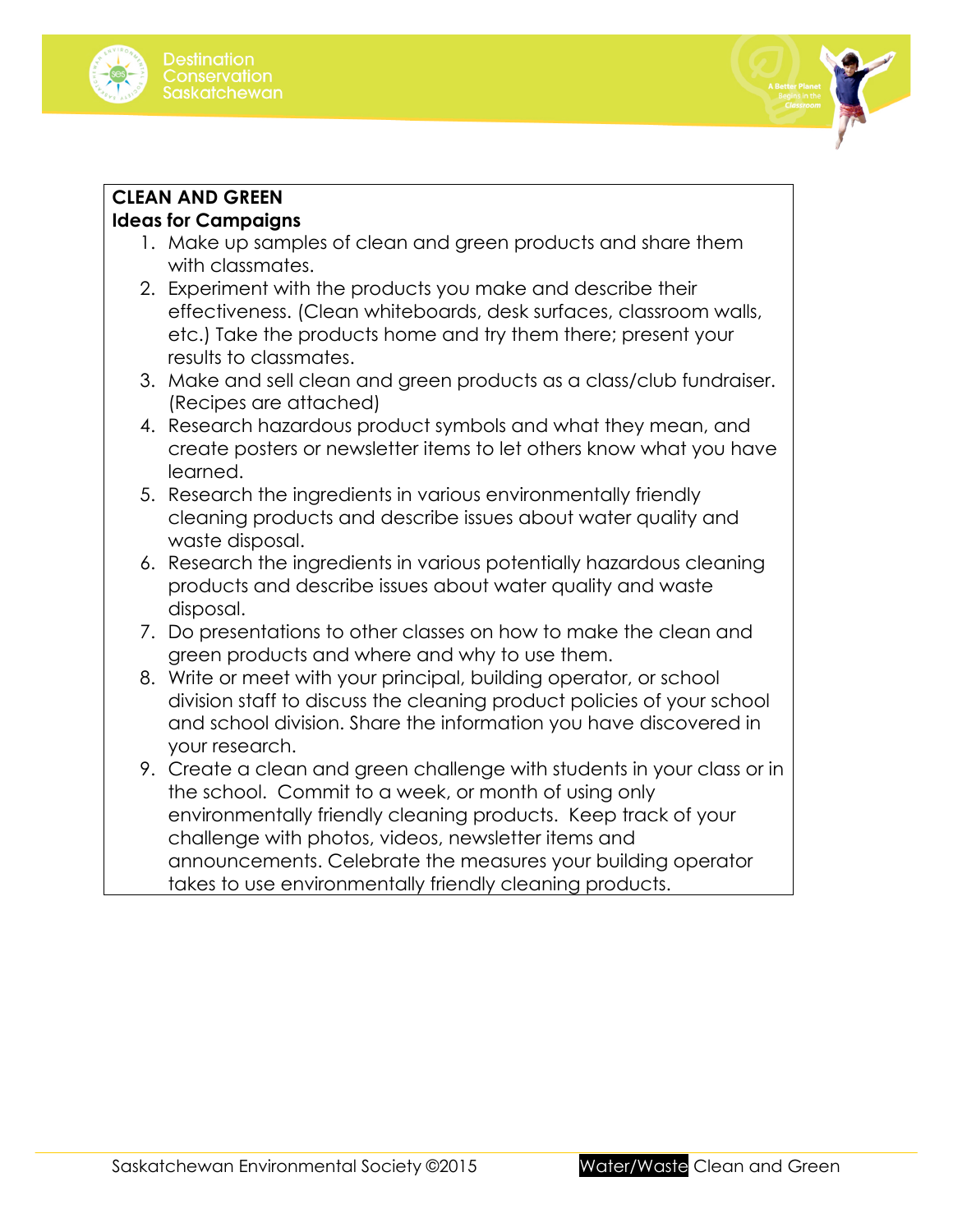



### **Clean and Green Recipes: EarthShakerTM Kitchen Cleaner**

**Ingredients:** Baking soda and an essential oil for fragrance.

**What Else You'll Need:** A plastic flip-top or stain-less steel shaker.

**How to Make:** Fill the shaker half full with baking soda. Add 15-20 drops of pure essential lemon or lime oil. Stir. Fill the shaker to the top with more baking soda. Put the lid on the shaker and shake it.

How to Use: Sprinkle EarthShaker<sup>TM</sup> lightly on counters, sink, or tub, then wipe with damp sponge. Rinse well. Baking soda is a grease cutter, natural deodorizer, and a mild abrasive that will not scratch. Don't shake on too much or you may need a second rinsing. Don't use baking soda on aluminum pots and pans as it can turn the aluminum a discolored brown or dark gray.

**Effectiveness Rating:** 80% Destination Conservation Pacific Resource Conservation Society ©2006 This recipe is from the book "Clean House, Clean Planet" by Karen Logan, Pocket Books, 1997.

### **Earth ScrubTM Tub and Tile Cleaner**

**Ingredients:** Baking soda, a high-quality liquid soap, white distilled vinegar, and water.

\_\_\_\_\_\_\_\_\_\_\_\_\_\_\_\_\_\_\_\_\_\_\_\_\_\_\_\_\_\_\_\_\_\_\_\_\_\_\_\_\_\_\_\_\_\_\_\_\_\_\_\_\_\_\_\_\_\_\_\_\_\_\_\_\_\_\_\_\_\_\_\_\_\_\_\_\_\_\_\_\_\_\_\_\_\_\_\_\_\_\_\_\_

**What Else You'll Need:** A 16-oz. squeeze container with a wide mouth nozzle

**How to Make:** Mix 1 2/3 cups baking soda with 1⁄2 cup of liquid soap in a bowl. Dilute with 1⁄2 cup of water. Add the 2 tbsp. vinegar last. Stir until the lumps are gone. If you can pour it into the container easily, then you have the right consistency. If it's too thick, add more water. Keep the cap on and shake well before using.

**How to Use:** Squirt this excellent cleaner anywhere! Use it in the tub, sink, and toilet bowl or any other greasy, grimy job. If you find you are leaving a baking soda residue, use less scrub next time and/or rinse with a squirt of scented vinegar and water. A vinegar rinse may help to prevent mold and mildew, too.

\_\_\_\_\_\_\_\_\_\_\_\_\_\_\_\_\_\_\_\_\_\_\_\_\_\_\_\_\_\_\_\_\_\_\_\_\_\_\_\_\_\_\_\_\_\_\_\_\_\_\_\_\_\_\_\_\_\_\_\_\_\_\_\_\_\_\_\_\_\_\_\_\_\_\_\_\_\_\_\_\_\_\_\_\_\_\_\_\_\_\_\_\_

### **Effectiveness Rating:** 90 - 100%

This recipe is from the book "Clean House, Clean Planet" by Karen Logan, Pocket Books, 1997.

### **Merlin's MagicTM Antiseptic Soap Spray**

**Ingredients:** Liquid soap, purified water, and tea tree oil.

**What Else You'll Need:** A 16-oz. squirt- or spray-bottle.

**How to Make:** Fill the bottle almost full with water and then add 3 tbsp. of liquid soap to prevent the bottle from sudsing up as you fill. Because minerals inhibit the cleaning action of soap, it's best to use purified or distill water for this recipe, especially if you have hard water. Add 20-30 drops or more of tea tree oil for antiseptic power. Shake to mix. I like to use unscented or eucalyptus-scented liquid soap for this recipe.

How to Use: Squirt this wonderfully safe alternative on floors, laundry, toys, doorknobs, bathtubs, toilet seats, and more. It also works as an anti-bacterial hand soap.

**Effectiveness Rating:** 95% Destination Conservation Pacific Resource Conservation Society ©2006 This recipe is from the book "Clean House, Clean Planet" by Karen Logan, Pocket Books, 1997.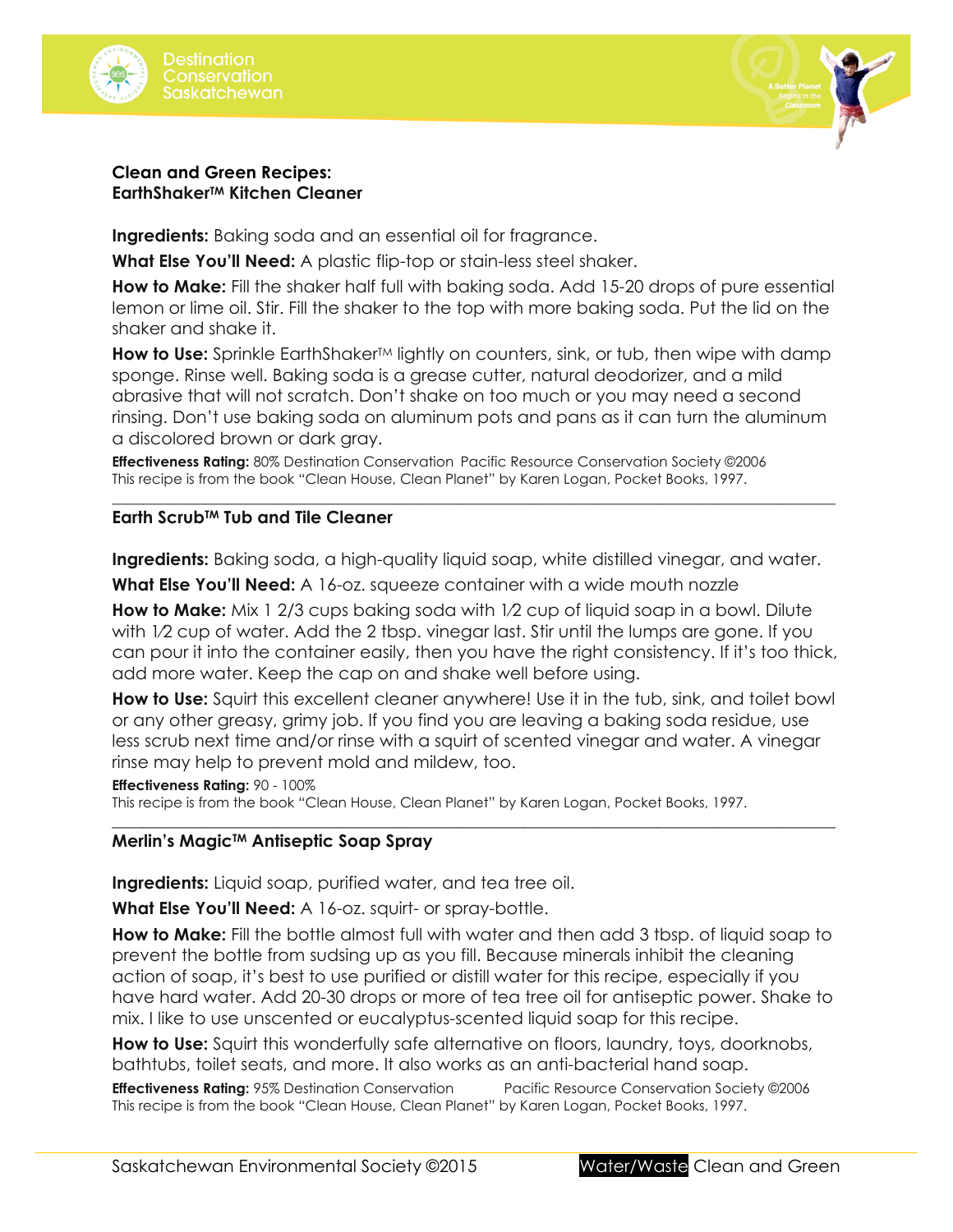





### **Basic Ingredients for non-toxic cleaning products:**

These ingredients are commonly found in most homes. They are relatively nontoxic but should still be used with caution.

### **Rags and Brushes**

Rags and brushes can be used in cleaning to apply elbow grease instead of chemical power and to reduce the use of disposable rags.

### **Vinegar**

Uses – window cleaner, all purpose cleaner, disinfectant, deodorizer, fabric softener and rinse, and hair rinse. (Acetic Acid)

Something to try: Use the vinegar and water spray to clean the mirror. Rub it with the rag and polish it with the newspaper. Is it clean and shiny?

### **Baking soda**

Uses – Drain cleaner, scouring powder, fabric softener, and deodorizer. (Sodium Bicarbonate)

Something to try: use a sprinkle of baking soda to try to remove the stain from the counter top, rinse with the vinegar and water spray, then wipe dry.

### **Borax**

Uses – Disinfectant, scouring powder, fabric whitener, toilet bowl cleaner, deodorizer. (Borax is a cleaning compound made up of water, oxygen, sodium and boron.)

### **Soap**

Uses – All purpose cleaning, floors, walls, laundry, etc. (Biodegradable cleansing and emulsifying agent made by action of alkali on fat or fatty acids and consisting essentially of sodium or potassium salts of such acids.)

### **Washing Soda**

Uses – Add to soap flakes to wash clothes, mix with borax for dishwasher detergent. Effective in cleaning up grease. (Mineral - sodium carbonate, also known as soda ash.)

### **Water for Stain Removal**

Some stains like berries can ruin clothes if they are not removed soon after they appear. Berry stains can be removed by pouring boiling water through the stain, over a bowl, from a height of more than 30 cm.